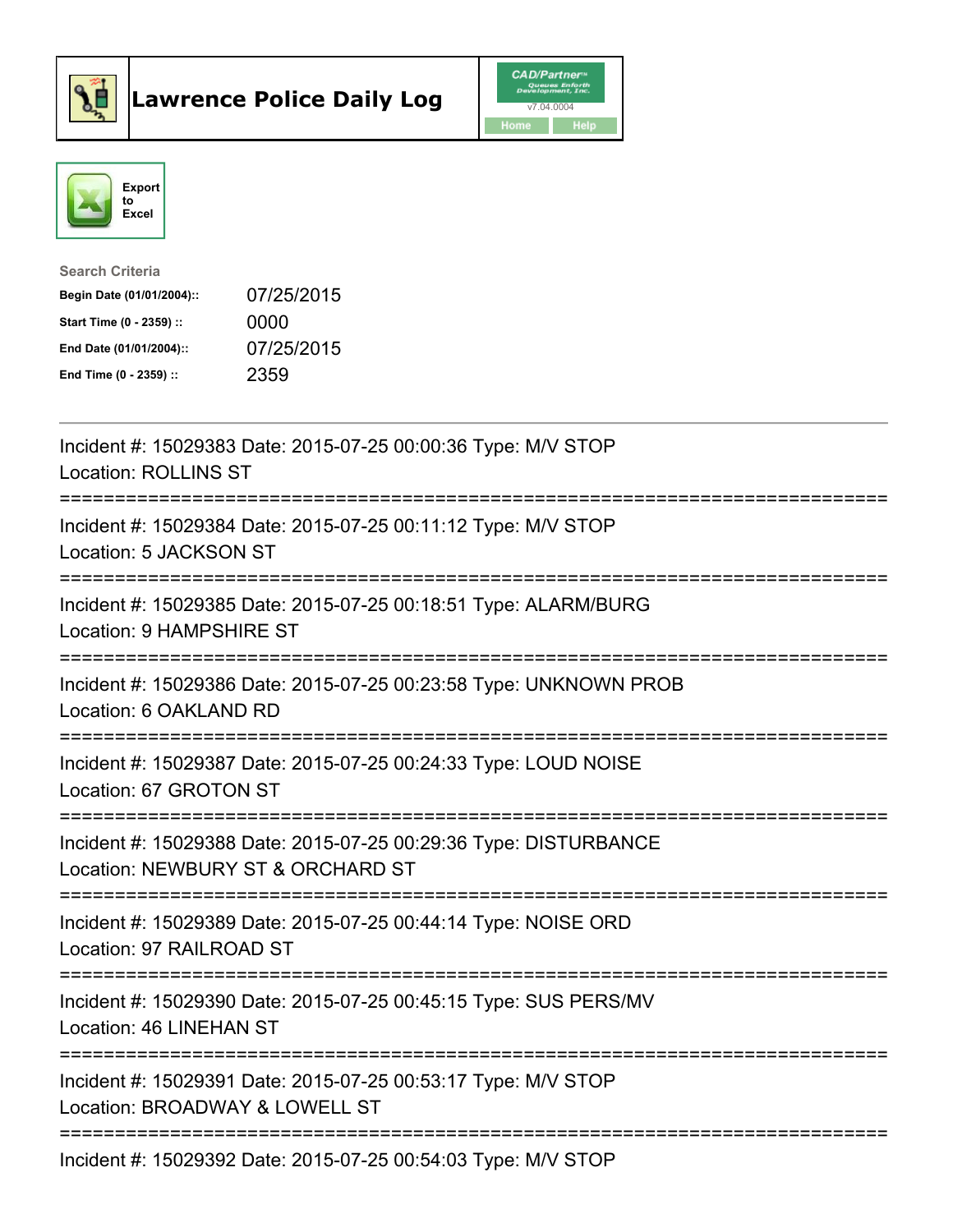Location: BROADWAY & LOWELL ST =========================================================================== Incident #: 15029393 Date: 2015-07-25 00:54:51 Type: M/V STOP Location: 1 TREMONT ST =========================================================================== Incident #: 15029394 Date: 2015-07-25 00:59:15 Type: M/V STOP Location: BROADWAY & LOWELL ST =========================================================================== Incident #: 15029395 Date: 2015-07-25 01:11:14 Type: HARASSMENT Location: 126 PROSPECT ST =========================================================================== Incident #: 15029396 Date: 2015-07-25 01:13:56 Type: FIGHT Location: GROTON ST & S BROADWAY =========================================================================== Incident #: 15029397 Date: 2015-07-25 01:17:40 Type: FIGHT Location: 19 GROTON ST =========================================================================== Incident #: 15029398 Date: 2015-07-25 01:49:36 Type: NOISE ORD Location: 3 ROBERTA LN =========================================================================== Incident #: 15029399 Date: 2015-07-25 01:51:25 Type: M/V STOP Location: ESSEX ST & HAMPSHIRE ST =========================================================================== Incident #: 15029400 Date: 2015-07-25 02:08:29 Type: M/V STOP Location: HAMPSHIRE ST & LOWELL ST =========================================================================== Incident #: 15029401 Date: 2015-07-25 02:09:23 Type: GENERAL SERV Location: 65 COOLIDGE ST #B =========================================================================== Incident #: 15029402 Date: 2015-07-25 02:10:39 Type: DOMESTIC/PAST Location: 32 CHELMSFORD ST FL 2 =========================================================================== Incident #: 15029403 Date: 2015-07-25 02:12:43 Type: ALARMS Location: FERNANDEZ BEAUTY SALON / 402 BROADWAY =========================================================================== Incident #: 15029404 Date: 2015-07-25 02:32:54 Type: ROBBERY ARMED Location: COMMON ST & JACKSON ST =========================================================================== Incident #: 15029405 Date: 2015-07-25 02:36:00 Type: GUN CALL Location: 62 NEWBURY ST =========================================================================== Incident #: 15029407 Date: 2015-07-25 02:44:14 Type: A&B D/W PAST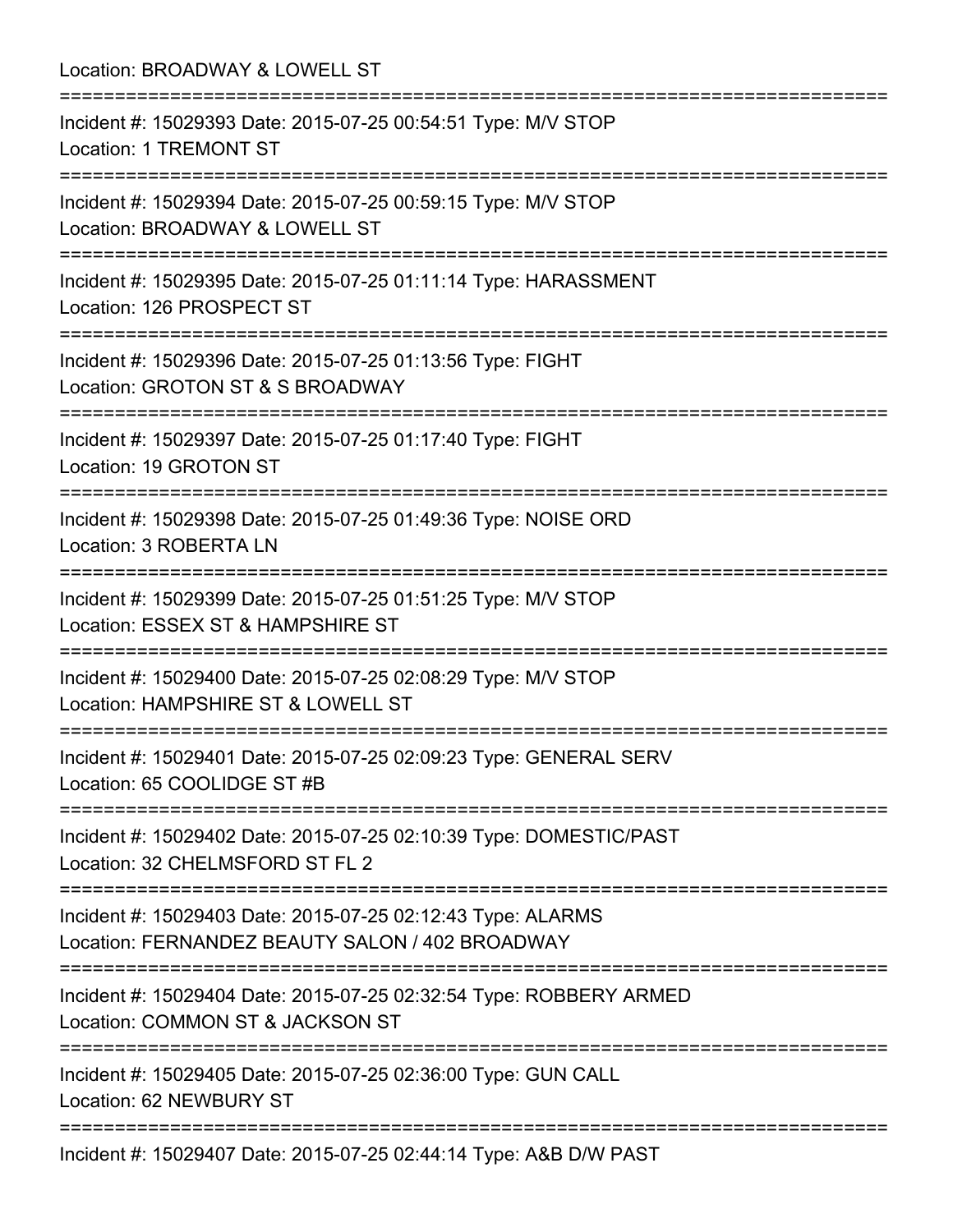| Incident #: 15029406 Date: 2015-07-25 02:47:25 Type: DISTURBANCE<br>Location: 389 BROADWAY                                  |
|-----------------------------------------------------------------------------------------------------------------------------|
| Incident #: 15029408 Date: 2015-07-25 02:52:39 Type: NOISE ORD<br>Location: 140 EXCHANGE ST                                 |
| Incident #: 15029409 Date: 2015-07-25 02:59:25 Type: M/V STOP<br>Location: EXCHANGE ST & MYRTLE ST<br>:==================== |
| Incident #: 15029410 Date: 2015-07-25 03:02:52 Type: DISORDERLY<br>Location: 35 COMMON ST                                   |
| Incident #: 15029411 Date: 2015-07-25 03:11:45 Type: AUTO ACC/UNK PI<br>Location: MANCHESTER ST & MAY ST                    |
| Incident #: 15029412 Date: 2015-07-25 03:14:33 Type: DOMESTIC/PAST<br>Location: 59 TREMONT ST #307                          |
| Incident #: 15029413 Date: 2015-07-25 03:30:22 Type: B&E/PAST<br>Location: 25 ENDICOTT ST                                   |
| Incident #: 15029414 Date: 2015-07-25 03:34:41 Type: NOISE ORD<br>Location: 50 COMMON ST FL 1                               |
| Incident #: 15029415 Date: 2015-07-25 03:42:12 Type: M/V STOP<br>Location: HAMPSHIRE ST & LAWRENCE ST                       |
| Incident #: 15029416 Date: 2015-07-25 03:42:38 Type: ALARMS<br>Location: 258 E HAVERHILL ST                                 |
| Incident #: 15029417 Date: 2015-07-25 03:47:57 Type: SUS PERS/MV<br><b>Location: BARKER ST</b>                              |
| Incident #: 15029418 Date: 2015-07-25 03:57:08 Type: DK (DRUNK)<br>Location: 324 BROADWAY                                   |
| Incident #: 15029419 Date: 2015-07-25 04:13:37 Type: DISTURBANCE<br>Location: 59 TREMONT ST                                 |
| Incident #: 15029420 Date: 2015-07-25 04:39:41 Type: ALARMS                                                                 |

Location: 521 BROADWAY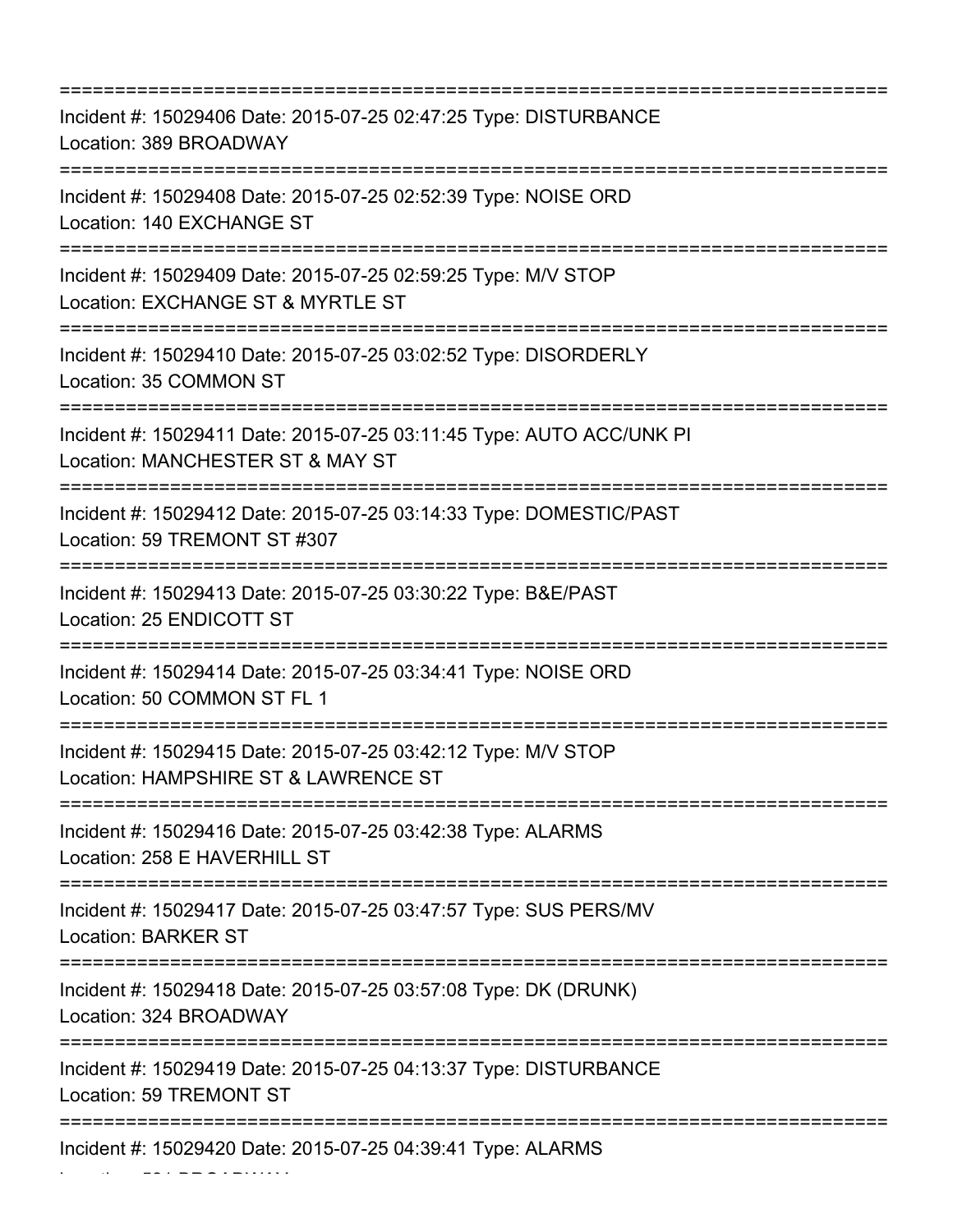=========================================================================== Incident #: 15029421 Date: 2015-07-25 05:00:47 Type: MAN DOWN Location: BROADWAY & COMMON ST =========================================================================== Incident #: 15029422 Date: 2015-07-25 05:45:05 Type: UNWANTEDGUEST Location: 59 TREMONT ST =========================================================================== Incident #: 15029423 Date: 2015-07-25 05:56:51 Type: DISTURBANCE Location: BAILEY ST & PARKER ST =========================================================================== Incident #: 15029424 Date: 2015-07-25 06:12:12 Type: GENERAL SERV Location: 11 BRADFORD ST FL 1 F =========================================================================== Incident #: 15029425 Date: 2015-07-25 06:48:39 Type: MEDIC SUPPORT Location: ST PATRICK'S PARISH / 118 S BROADWAY =========================================================================== Incident #: 15029426 Date: 2015-07-25 06:57:59 Type: M/V STOP Location: 310 SALEM ST =========================================================================== Incident #: 15029427 Date: 2015-07-25 07:18:43 Type: M/V STOP Location: ANDOVER ST & S BROADWAY =========================================================================== Incident #: 15029428 Date: 2015-07-25 07:45:16 Type: ALARMS Location: 280 MERRIMACK ST =========================================================================== Incident #: 15029429 Date: 2015-07-25 07:51:09 Type: M/V STOP Location: FRANKLIN ST & LOWELL ST =========================================================================== Incident #: 15029430 Date: 2015-07-25 08:22:09 Type: SUS PERS/MV Location: 14 PLEASANT TER =========================================================================== Incident #: 15029432 Date: 2015-07-25 09:19:35 Type: MAL DAMAGE Location: LORING ST & MARKET ST =========================================================================== Incident #: 15029431 Date: 2015-07-25 09:19:43 Type: ALARM/BURG Location: AAFORDABLE / 67 WINTHROP AV =========================================================================== Incident #: 15029433 Date: 2015-07-25 09:20:38 Type: ALARM/BURG Location: CLASS INC / 1 PARKER ST =========================================================================== Incident #: 15029434 Date: 2015-07-25 09:22:28 Type: B&E/PAST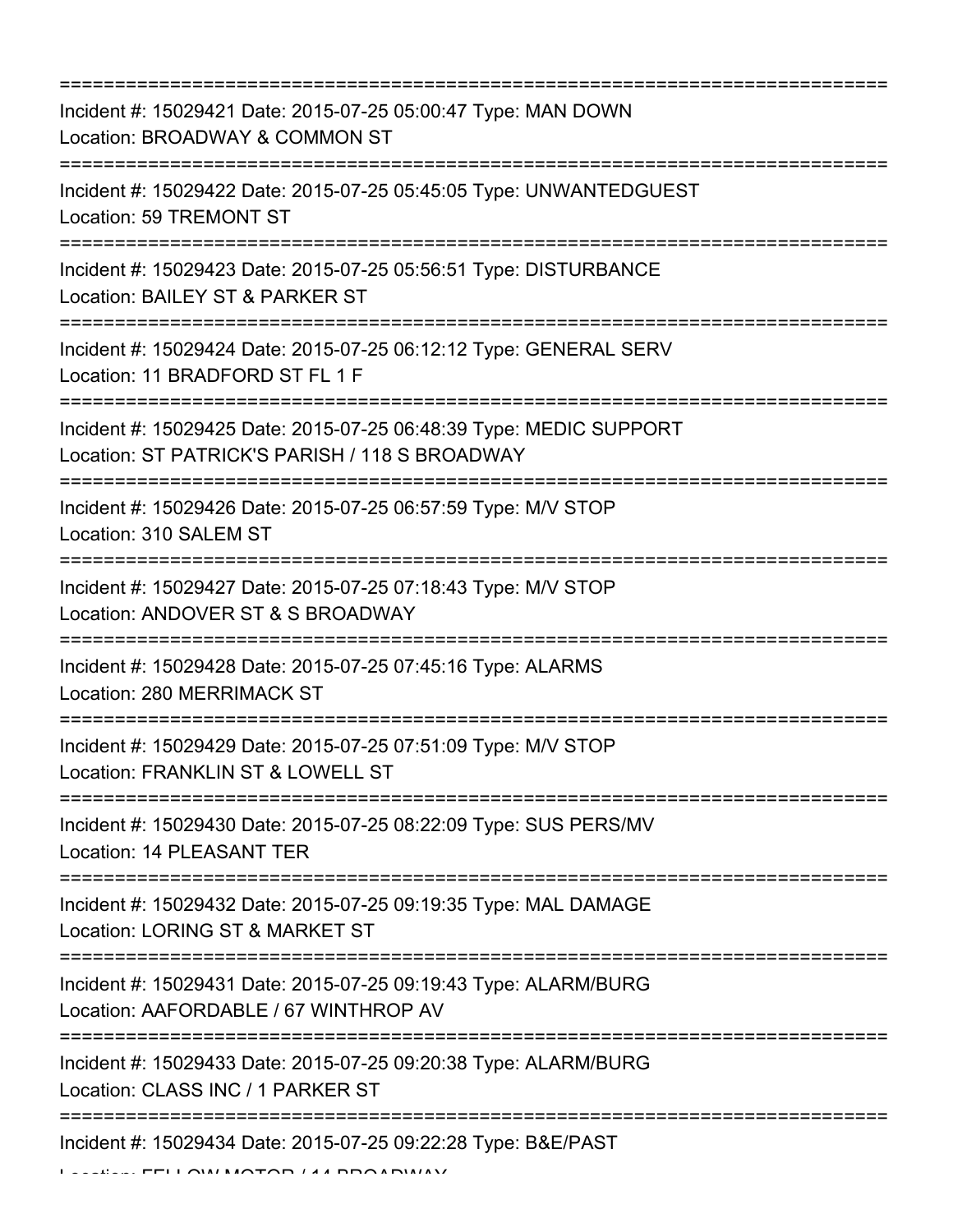| Incident #: 15029435 Date: 2015-07-25 09:29:07 Type: SUICIDE ATTEMPT<br>Location: 59 TREMONT ST                                         |
|-----------------------------------------------------------------------------------------------------------------------------------------|
| Incident #: 15029436 Date: 2015-07-25 09:54:33 Type: STOL/MV/PAS<br>Location: 14 BROADWAY<br>;============================              |
| Incident #: 15029437 Date: 2015-07-25 10:01:46 Type: M/V STOP<br>Location: 257 BROADWAY                                                 |
| Incident #: 15029438 Date: 2015-07-25 10:03:13 Type: PARK & WALK<br>Location: BROADWAY & HAVERHILL ST                                   |
| Incident #: 15029439 Date: 2015-07-25 10:21:03 Type: M/V STOP<br>Location: DORCHESTER ST & S UNION ST                                   |
| Incident #: 15029440 Date: 2015-07-25 10:30:41 Type: M/V STOP<br>Location: S UNION ST & WINTHROP AV<br>:=============================== |
| Incident #: 15029441 Date: 2015-07-25 10:36:13 Type: M/V STOP<br>Location: ANDOVER ST & PARKER ST                                       |
| Incident #: 15029442 Date: 2015-07-25 10:46:25 Type: DOMESTIC/PROG<br>Location: 59 HAVERHILL ST FL 1STFL                                |
| Incident #: 15029443 Date: 2015-07-25 10:56:02 Type: WARRANT SERVE<br>Location: SOUTH COMMON / MARKET ST & OSGOOD ST                    |
| Incident #: 15029444 Date: 2015-07-25 10:58:58 Type: PARK & WALK<br>Location: BROADWAY & HAVERHILL ST                                   |
| Incident #: 15029446 Date: 2015-07-25 11:08:12 Type: SUS PERS/MV<br>Location: COLONIAL RD & DURSO AV                                    |
| Incident #: 15029445 Date: 2015-07-25 11:08:19 Type: EXTRA SURVEIL<br><b>Location: EVERETT ST</b>                                       |
| Incident #: 15029447 Date: 2015-07-25 11:13:55 Type: PARK & WALK<br>Location: BROADWAY & HAVERHILL ST                                   |
| Incident #: 15029448 Date: 2015-07-25 11:14:08 Type: PARK & WALK                                                                        |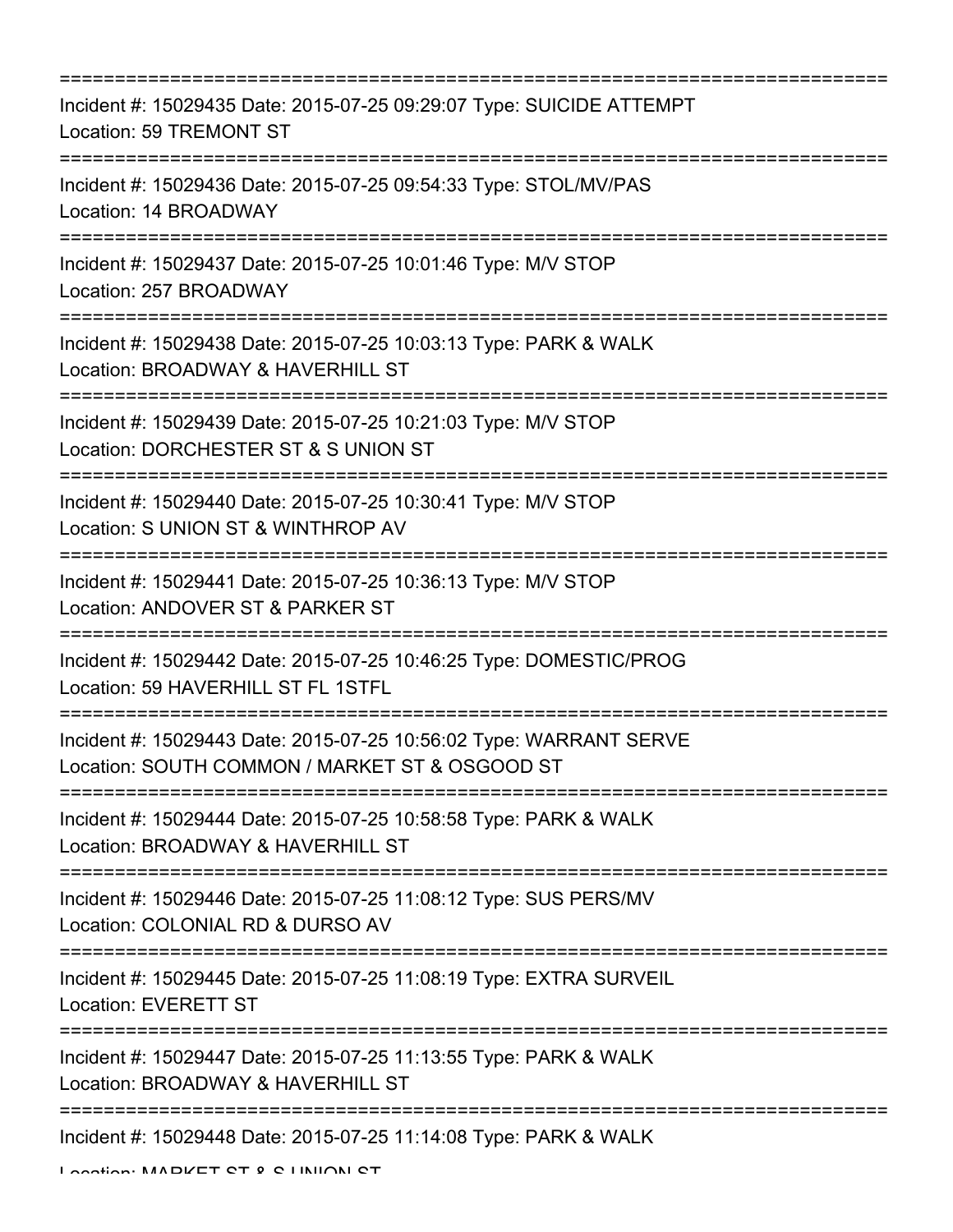| Incident #: 15029449 Date: 2015-07-25 11:18:45 Type: M/V STOP<br>Location: AMESBURY ST & CANAL ST                                                |
|--------------------------------------------------------------------------------------------------------------------------------------------------|
| Incident #: 15029450 Date: 2015-07-25 11:41:35 Type: INVEST CONT<br>Location: HAVERHILL ST & WEST ST<br>==========================               |
| Incident #: 15029452 Date: 2015-07-25 11:49:31 Type: GUN CALL<br>Location: 44 BLANCHARD ST                                                       |
| Incident #: 15029451 Date: 2015-07-25 11:52:59 Type: MISSING PERS<br><b>Location: DAISY ST</b>                                                   |
| Incident #: 15029453 Date: 2015-07-25 11:57:27 Type: ALARM/BURG<br>Location: EL CESAR RESTAURANT / 99 ESSEX ST<br>:============================= |
| Incident #: 15029454 Date: 2015-07-25 12:16:59 Type: MAL DAMAGE<br>Location: 154 OXFORD ST                                                       |
| Incident #: 15029455 Date: 2015-07-25 12:32:03 Type: DOMESTIC/PROG<br>Location: 163 SALEM ST                                                     |
| Incident #: 15029456 Date: 2015-07-25 12:43:37 Type: NOISE ORD<br>Location: 294 AMES ST                                                          |
| Incident #: 15029457 Date: 2015-07-25 12:44:12 Type: NOISE ORD<br>Location: 8 TEWKSBURY ST                                                       |
| Incident #: 15029458 Date: 2015-07-25 12:45:57 Type: ALARM/BURG<br>Location: 8 LOWELL ST                                                         |
| Incident #: 15029459 Date: 2015-07-25 12:49:28 Type: ALARM/BURG<br>Location: ALMONTE RESD / 133 OLIVE AV                                         |
| Incident #: 15029460 Date: 2015-07-25 13:10:29 Type: M/V STOP<br>Location: 190 BROADWAY                                                          |
| Incident #: 15029462 Date: 2015-07-25 13:31:23 Type: MISSING PERS<br>Location: 21 E HAVERHILL ST                                                 |
| Incident #: 15029461 Date: 2015-07-25 13:33:03 Type: M/V STOP<br>Location: GARDEN ST & JACKSON ST                                                |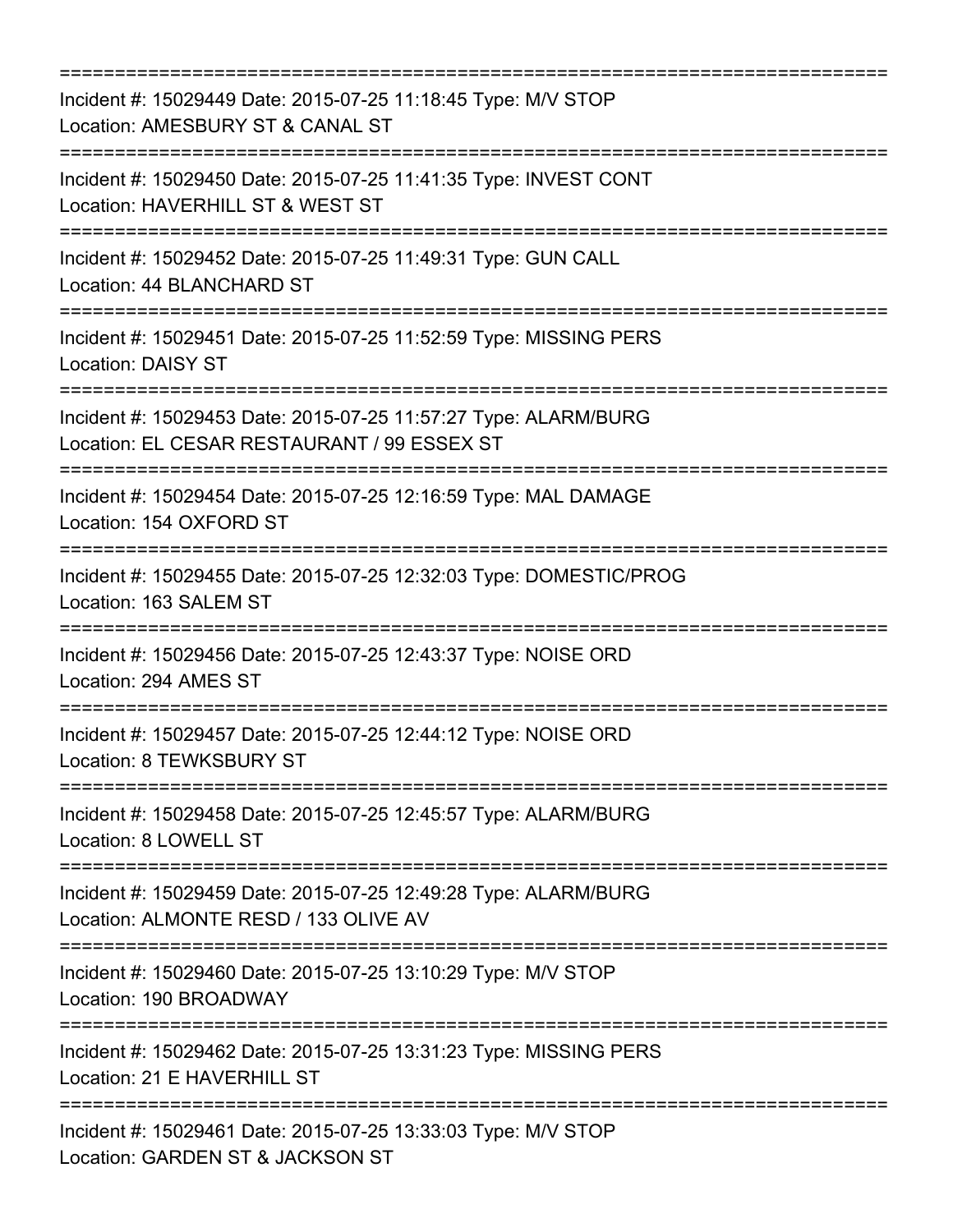Incident #: 15029463 Date: 2015-07-25 13:43:21 Type: INVESTIGATION Location: NEWBURY ST & ORCHARD ST =========================================================================== Incident #: 15029464 Date: 2015-07-25 13:50:00 Type: CK WELL BEING Location: 312 WATER ST #UNIT12 =========================================================================== Incident #: 15029465 Date: 2015-07-25 14:02:35 Type: ALARM/BURG Location: ROLLINS SCHOOL / 451 HOWARD ST =========================================================================== Incident #: 15029466 Date: 2015-07-25 14:09:33 Type: CK WELL BEING Location: 14 BEACON ST #7 =========================================================================== Incident #: 15029467 Date: 2015-07-25 14:12:24 Type: MEDIC SUPPORT Location: CCS / 12 METHUEN ST =========================================================================== Incident #: 15029468 Date: 2015-07-25 14:18:37 Type: M/V STOP Location: 178 BROADWAY =========================================================================== Incident #: 15029469 Date: 2015-07-25 14:23:28 Type: M/V STOP Location: 321 AMES ST =========================================================================== Incident #: 15029470 Date: 2015-07-25 14:37:33 Type: SUS PERS/MV Location: 10 HIGHGATE ST =========================================================================== Incident #: 15029471 Date: 2015-07-25 14:41:33 Type: SUS PERS/MV Location: ANDOVER ST & BROOKFIELD ST =========================================================================== Incident #: 15029472 Date: 2015-07-25 14:58:48 Type: DISTURBANCE Location: 1 LEA ST FL 1STFL =========================================================================== Incident #: 15029473 Date: 2015-07-25 15:02:51 Type: SUS PERS/MV Location: BROADWAY & CROSS ST =========================================================================== Incident #: 15029474 Date: 2015-07-25 15:05:56 Type: DISTURBANCE Location: 6 JACKSON TER =========================================================================== Incident #: 15029475 Date: 2015-07-25 15:19:05 Type: NOISE ORD Location: 98 FARNHAM ST =========================================================================== Incident #: 15029476 Date: 2015-07-25 15:38:40 Type: SPECIAL CHECK Location: EVERETT ST & ROWE ST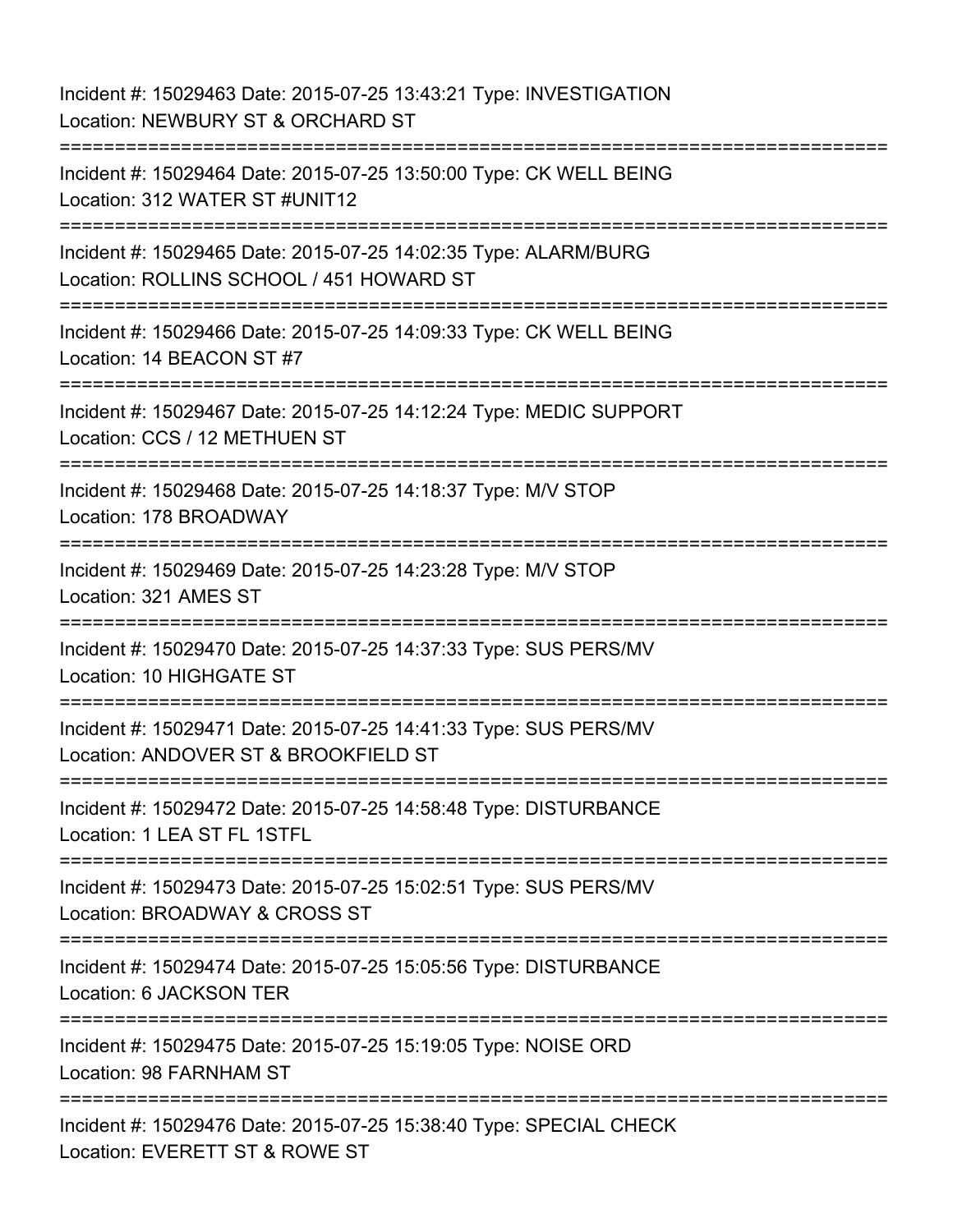Incident #: 15029477 Date: 2015-07-25 15:40:57 Type: M/V STOP Location: 14 TRENTON ST =========================================================================== Incident #: 15029478 Date: 2015-07-25 15:58:04 Type: UNKNOWN PROB Location: FARNHAM ST & FOSTER ST =========================================================================== Incident #: 15029479 Date: 2015-07-25 16:07:00 Type: B&E/PROG Location: 109 GARDEN ST =========================================================================== Incident #: 15029481 Date: 2015-07-25 16:15:19 Type: SPECIAL CHECK Location: 32 GROTON ST =========================================================================== Incident #: 15029480 Date: 2015-07-25 16:17:24 Type: M/V STOP Location: PARKER ST & SALEM ST =========================================================================== Incident #: 15029482 Date: 2015-07-25 16:20:28 Type: KEEP PEACE Location: 61 COLUMBUS AV =========================================================================== Incident #: 15029483 Date: 2015-07-25 16:24:42 Type: SUS PERS/MV Location: 397 METHUEN ST =========================================================================== Incident #: 15029484 Date: 2015-07-25 16:25:32 Type: HIT & RUN M/V Location: 610 ANDOVER ST =========================================================================== Incident #: 15029485 Date: 2015-07-25 16:32:54 Type: LARCENY/PAST Location: 96 BERKELEY ST =========================================================================== Incident #: 15029486 Date: 2015-07-25 16:34:05 Type: SUS PERS/MV Location: 130 SPRINGFIELD ST =========================================================================== Incident #: 15029487 Date: 2015-07-25 16:40:27 Type: E911 HANGUP Location: 93 RAILROAD ST #APT 1 =========================================================================== Incident #: 15029488 Date: 2015-07-25 17:38:42 Type: LARCENY/PAST Location: 435 BROADWAY =========================================================================== Incident #: 15029489 Date: 2015-07-25 17:43:14 Type: NOISE ORD Location: 6 MERRIMACK VIEW CT =========================================================================== Incident #: 15029490 Date: 2015-07-25 17:46:42 Type: M/V STOP Location: 381 ESSEX ST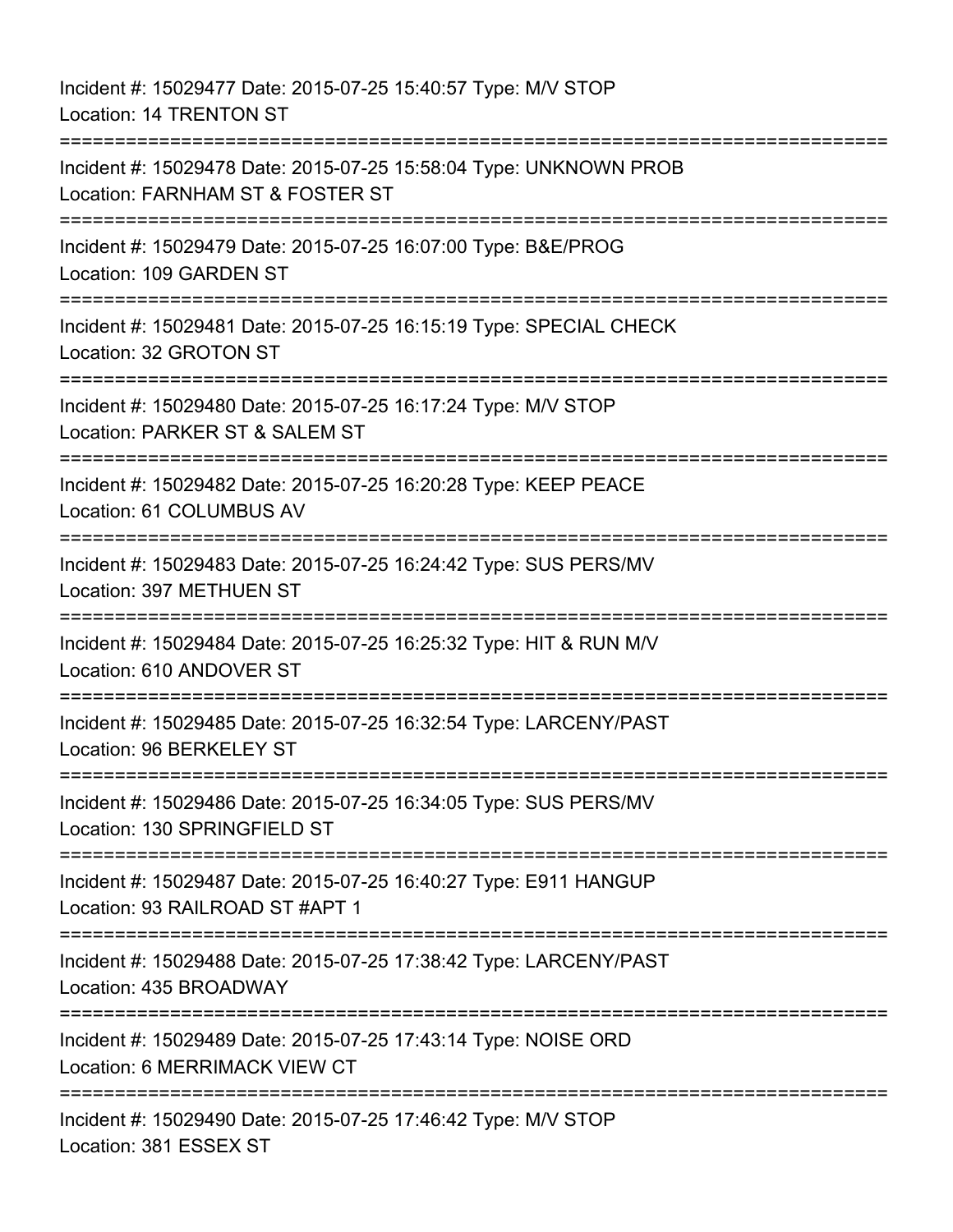Incident #: 15029492 Date: 2015-07-25 17:52:55 Type: CK WELL BEING Location: 86 S BROADWAY #4 =========================================================================== Incident #: 15029491 Date: 2015-07-25 17:53:24 Type: M/V STOP Location: GARDEN ST & NEWBURY ST =========================================================================== Incident #: 15029493 Date: 2015-07-25 18:04:13 Type: NOISE ORD Location: BEACON ST & TAFT ST =========================================================================== Incident #: 15029494 Date: 2015-07-25 18:08:19 Type: M/V STOP Location: 88 BROADWAY =========================================================================== Incident #: 15029495 Date: 2015-07-25 18:18:46 Type: UNWANTEDGUEST Location: JB LOUNGE / 151 S UNION ST =========================================================================== Incident #: 15029496 Date: 2015-07-25 18:27:05 Type: MEDIC SUPPORT Location: LIBERTY TAXI / 137 LAWRENCE ST =========================================================================== Incident #: 15029497 Date: 2015-07-25 18:33:19 Type: NOISE ORD Location: 163 WEST ST =========================================================================== Incident #: 15029498 Date: 2015-07-25 18:36:06 Type: M/V STOP Location: 77 SPRINGFIELD ST =========================================================================== Incident #: 15029499 Date: 2015-07-25 18:44:06 Type: M/V STOP Location: 318 MARKET ST =========================================================================== Incident #: 15029500 Date: 2015-07-25 18:45:48 Type: M/V STOP Location: 1 TREMONT ST =========================================================================== Incident #: 15029501 Date: 2015-07-25 18:49:55 Type: AUTO ACC/UNK PI Location: CROSS ST & FRANKLIN ST =========================================================================== Incident #: 15029502 Date: 2015-07-25 18:59:15 Type: M/V STOP Location: 15 CROSS ST =========================================================================== Incident #: 15029503 Date: 2015-07-25 19:03:38 Type: NOISE ORD Location: 3 FARLEY ST =========================================================================== Incident #: 15029504 Date: 2015-07-25 19:05:43 Type: M/V STOP Location: BEACON ST & W BEACON ST

===========================================================================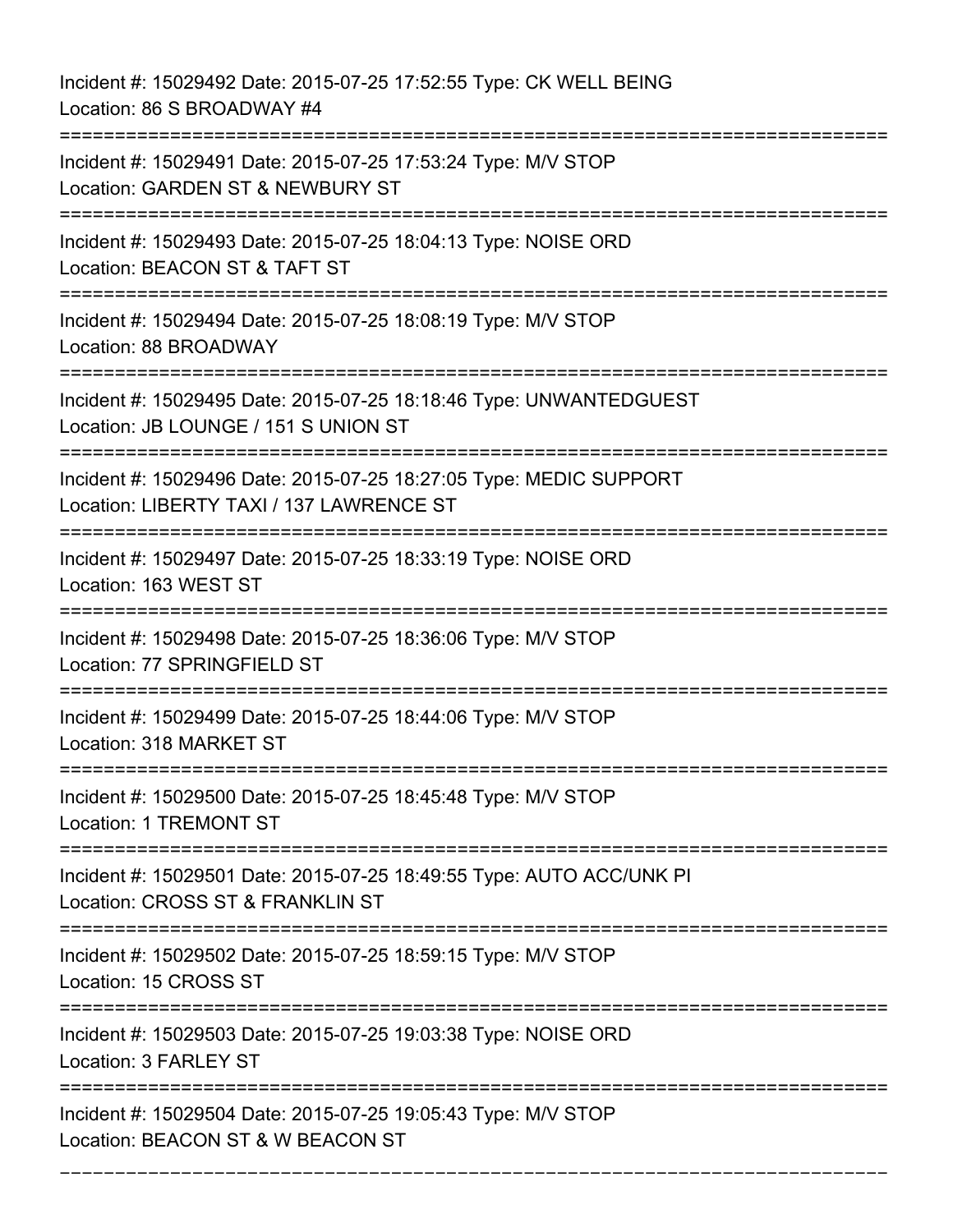| Incident #: 15029505 Date: 2015-07-25 19:09:20 Type: NOISE ORD<br>Location: 33 TEXAS AV                                     |
|-----------------------------------------------------------------------------------------------------------------------------|
| Incident #: 15029506 Date: 2015-07-25 19:16:21 Type: M/V STOP<br>Location: 2 MUSEUM SQ                                      |
| Incident #: 15029507 Date: 2015-07-25 19:18:14 Type: M/V STOP<br>Location: 174 S UNION ST                                   |
| Incident #: 15029508 Date: 2015-07-25 19:19:38 Type: M/V STOP<br>Location: COLUMBIA GAS / 55 MARSTON ST                     |
| Incident #: 15029509 Date: 2015-07-25 19:33:22 Type: TOW OF M/V<br>Location: FERRY ST & HIGH ST<br>=======================  |
| Incident #: 15029510 Date: 2015-07-25 19:40:37 Type: TOW OF M/V<br>Location: CANTON ST & PROSPECT ST                        |
| Incident #: 15029511 Date: 2015-07-25 19:43:49 Type: ALARMS<br>Location: PARTHUM SCHOOL / 255 E HAVERHILL ST                |
| Incident #: 15029512 Date: 2015-07-25 19:57:59 Type: DK (DRUNK)<br><b>Location: NORTH COMMON</b><br>======================= |
| Incident #: 15029513 Date: 2015-07-25 19:59:08 Type: TOW OF M/V<br>Location: 27 FARLEY ST                                   |
| Incident #: 15029514 Date: 2015-07-25 20:05:01 Type: MEDIC SUPPORT<br>Location: 10 STEINER ST                               |
| Incident #: 15029515 Date: 2015-07-25 20:06:26 Type: NOISE ORD<br>Location: 122 ARLINGTON ST                                |
| Incident #: 15029516 Date: 2015-07-25 20:11:42 Type: RECOV/STOL/MV<br>Location: 14 HAMLET ST                                |
| Incident #: 15029517 Date: 2015-07-25 20:12:54 Type: CK WELL BEING<br>Location: LAFAYETTE AV & PERE MARQUETTE AV            |
| Incident #: 15029518 Date: 2015-07-25 20:12:58 Type: DISORDERLY<br>Location: ARLINGTON ST & SPRUCE ST                       |
|                                                                                                                             |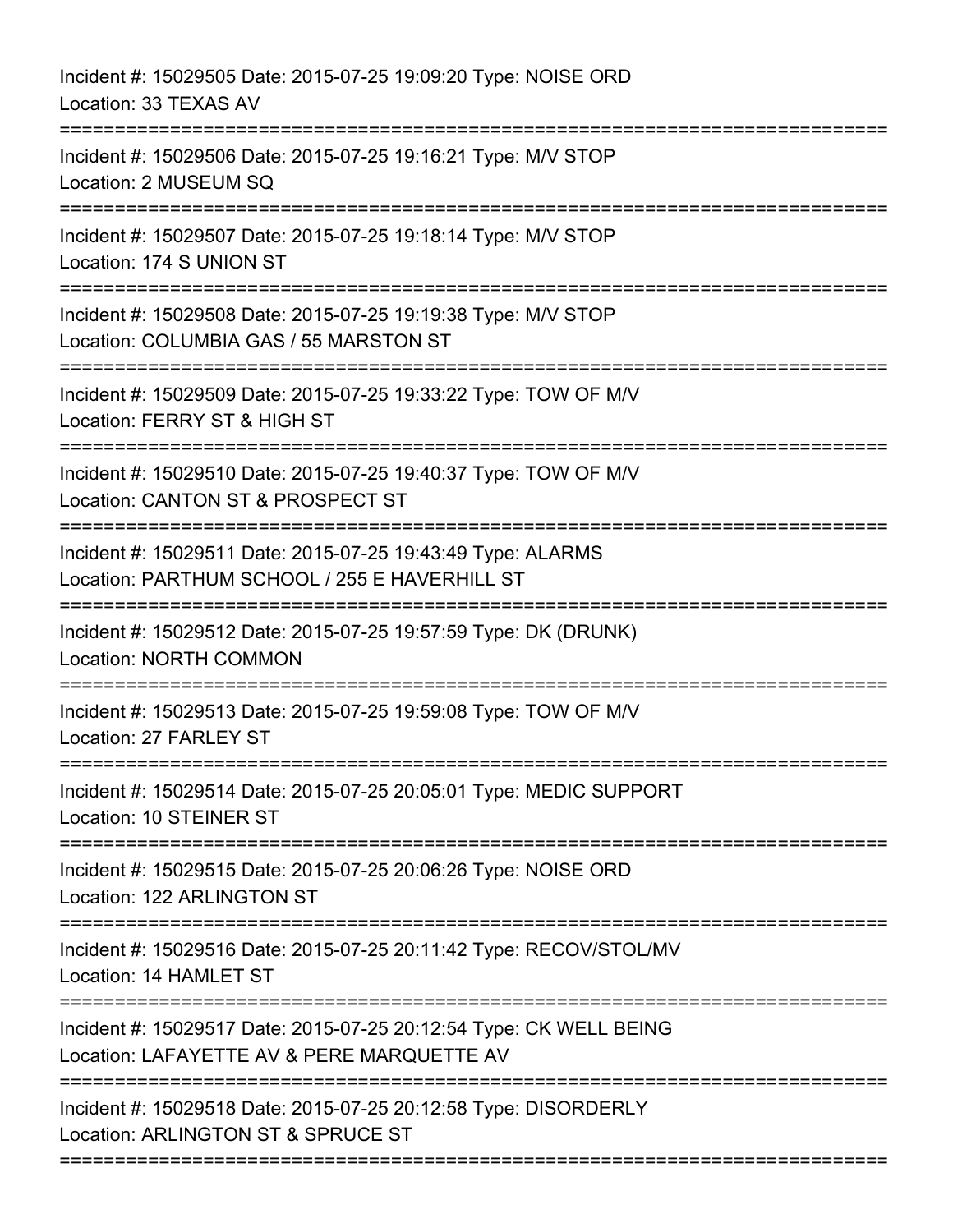| Incident #: 15029519 Date: 2015-07-25 20:14:40 Type: MEDIC SUPPORT<br>Location: 10 STEINER ST                       |
|---------------------------------------------------------------------------------------------------------------------|
| Incident #: 15029520 Date: 2015-07-25 20:19:44 Type: AUTO ACC/PED<br>Location: 158 WATER ST                         |
| Incident #: 15029521 Date: 2015-07-25 20:20:01 Type: UNKNOWN PROB<br>Location: 140 BYRON ST                         |
| Incident #: 15029522 Date: 2015-07-25 20:24:34 Type: SHOTS FIRED<br>Location: MATISMAS MARKET / 160 UNION ST        |
| Incident #: 15029523 Date: 2015-07-25 20:26:04 Type: UNKNOWN PROB<br>Location: 93 RAILROAD ST #1                    |
| Incident #: 15029524 Date: 2015-07-25 20:36:20 Type: SUS PERS/MV<br>Location: 12 PERE MARQUETTE AV                  |
| Incident #: 15029527 Date: 2015-07-25 20:36:40 Type: DOMESTIC/PAST<br>Location: 20 KNOX ST #20                      |
| Incident #: 15029525 Date: 2015-07-25 20:41:06 Type: NOISE ORD<br>Location: 16 TUDOR AV                             |
| Incident #: 15029526 Date: 2015-07-25 20:41:12 Type: NOISE ORD<br>Location: 11 PROVIDENCE ST                        |
| Incident #: 15029528 Date: 2015-07-25 20:46:18 Type: DOMESTIC/PROG<br>Location: 112 MARSTON ST #410                 |
| Incident #: 15029529 Date: 2015-07-25 20:54:24 Type: NOISE ORD<br>Location: 76 PHILLIPS ST FL 2                     |
| Incident #: 15029530 Date: 2015-07-25 20:57:07 Type: AUTO ACC/NO PI<br>Location: PRIMO'S LIQUORS / 450 HAVERHILL ST |
| Incident #: 15029531 Date: 2015-07-25 20:57:57 Type: NOISE ORD<br>Location: 138 WILLOW ST                           |
| Incident #: 15029532 Date: 2015-07-25 21:01:48 Type: NOISE ORD<br>Location: BENNINGTON ST & PARK ST                 |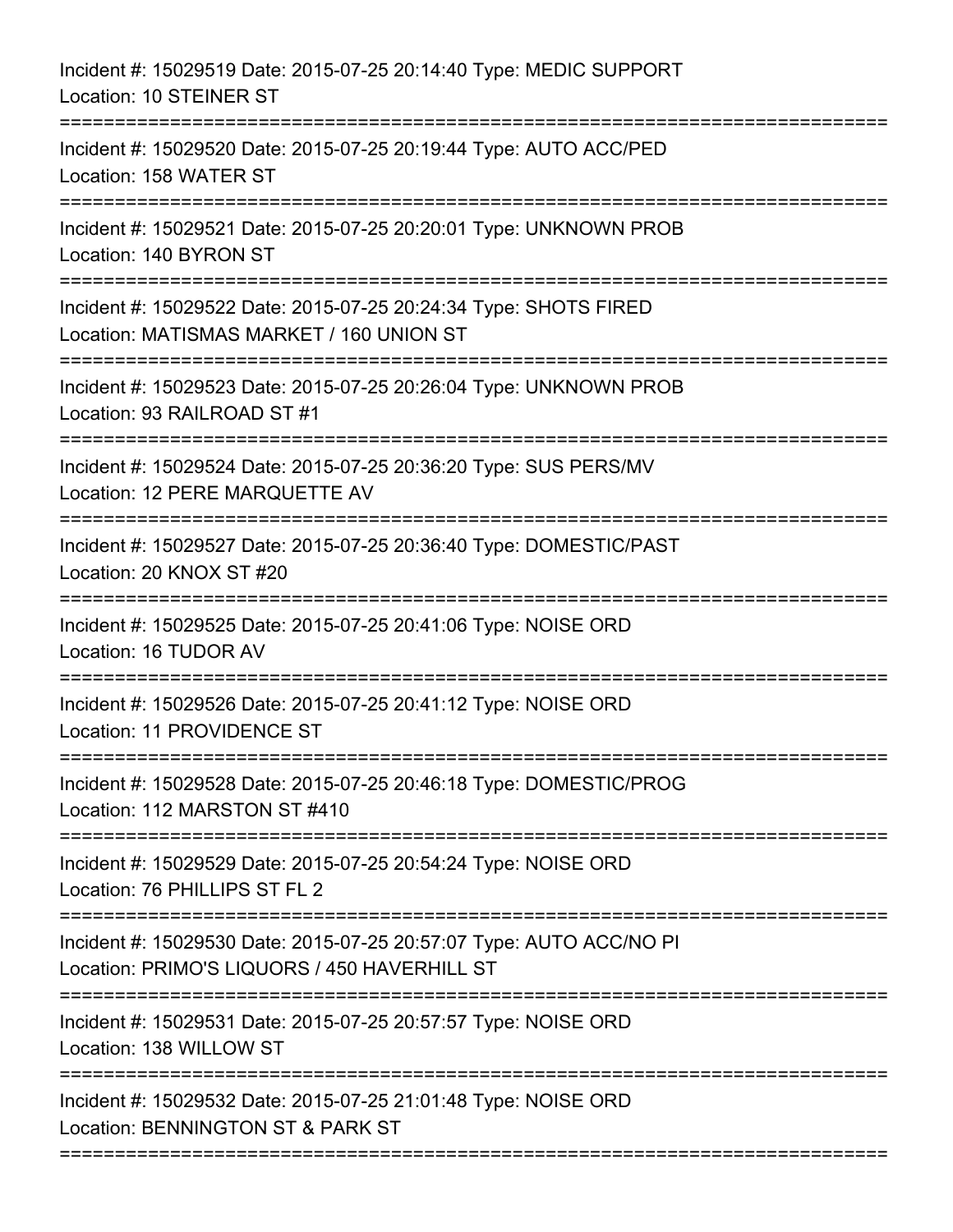Location: CRESCENT ST & FOREST ST =========================================================================== Incident #: 15029534 Date: 2015-07-25 21:05:10 Type: TRESPASSING Location: 109 GARDEN ST #1R =========================================================================== Incident #: 15029535 Date: 2015-07-25 21:08:05 Type: NOISE ORD Location: 76 PHILLIPS ST FL 2 =========================================================================== Incident #: 15029537 Date: 2015-07-25 21:08:42 Type: NOISE ORD Location: GREENWOOD ST & LOWELL ST =========================================================================== Incident #: 15029536 Date: 2015-07-25 21:08:43 Type: M/V STOP Location: BENNINGTON ST & LAWRENCE ST =========================================================================== Incident #: 15029538 Date: 2015-07-25 21:11:21 Type: NOISE ORD Location: 2 ACTON ST =========================================================================== Incident #: 15029539 Date: 2015-07-25 21:15:05 Type: TOW/REPOSSED Location: 26 BAILEY ST =========================================================================== Incident #: 15029540 Date: 2015-07-25 21:17:14 Type: M/V STOP Location: 121 MT VERNON ST =========================================================================== Incident #: 15029541 Date: 2015-07-25 21:18:50 Type: NOISE ORD Location: 5 PEARL ST =========================================================================== Incident #: 15029542 Date: 2015-07-25 21:27:52 Type: HIT & RUN M/V Location: 584 HAVERHILL ST =========================================================================== Incident #: 15029543 Date: 2015-07-25 21:43:06 Type: FIRE WORKS Location: 116 FARNHAM ST =========================================================================== Incident #: 15029544 Date: 2015-07-25 21:45:03 Type: LARCENY/PROG Location: 38 FLORENCE AV =========================================================================== Incident #: 15029545 Date: 2015-07-25 21:50:27 Type: DISTURBANCE Location: FOSTER ST & SPRINGFIELD ST =========================================================================== Incident #: 15029546 Date: 2015-07-25 22:04:18 Type: DOMESTIC/PROG Location: 435 BROADWAY #6 ===========================================================================

Incident #: 15029547 Date: 2015 07 25 22:31:50 Type: M/V STOP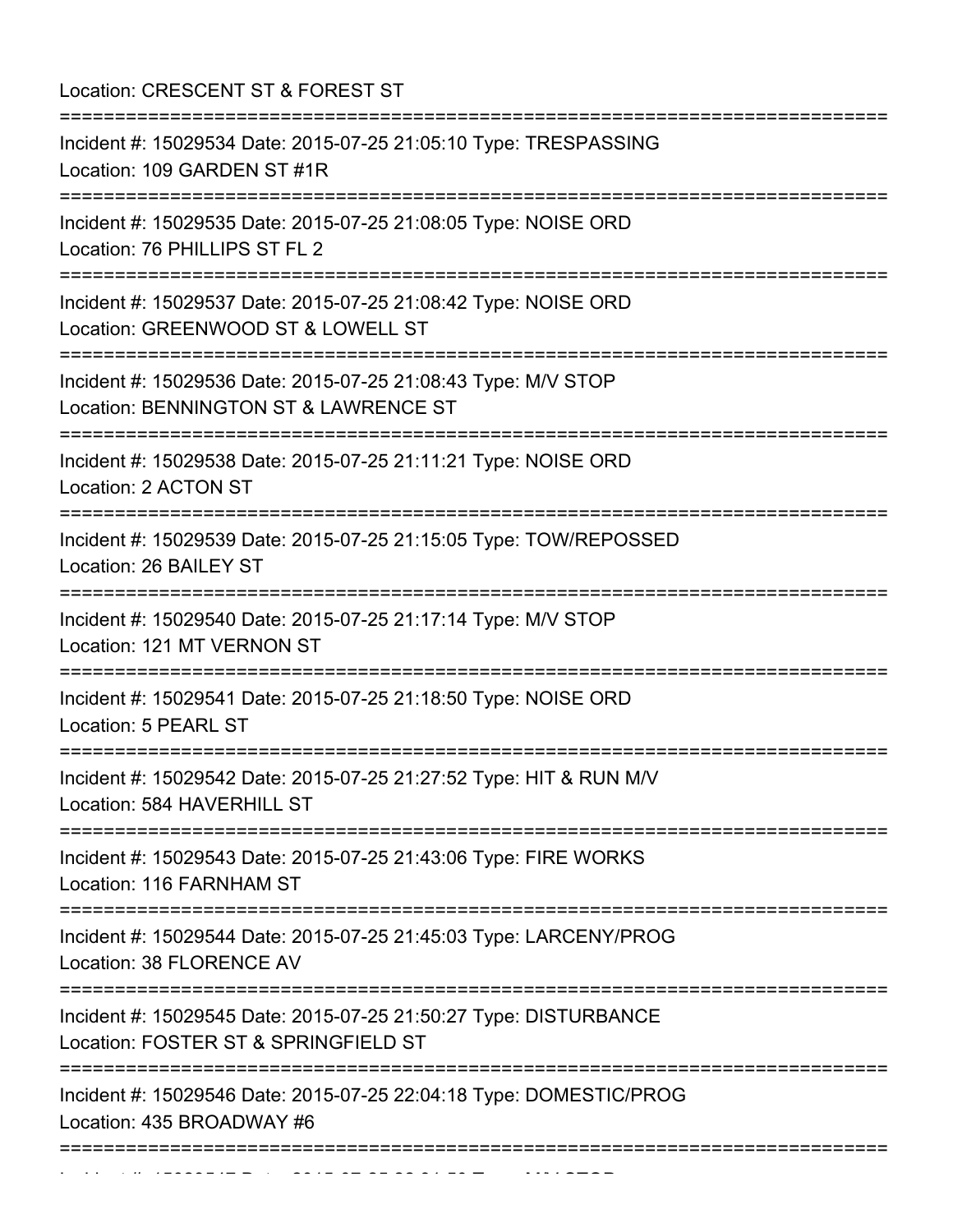| Location: 200 COMMON ST                                                                               |
|-------------------------------------------------------------------------------------------------------|
| Incident #: 15029548 Date: 2015-07-25 22:33:38 Type: DOMESTIC/PROG<br>Location: 133 ESSEX ST #12      |
| Incident #: 15029549 Date: 2015-07-25 22:36:21 Type: NOISE ORD<br>Location: 533A HAVERHILL ST         |
| Incident #: 15029550 Date: 2015-07-25 22:40:40 Type: M/V STOP<br>Location: 75 CAMBRIDGE ST            |
| Incident #: 15029551 Date: 2015-07-25 22:41:14 Type: NOISE ORD<br>Location: GALE ST & GREENWOOD ST    |
| Incident #: 15029552 Date: 2015-07-25 22:44:25 Type: NOISE ORD<br>Location: 110 OLIVE AV              |
| Incident #: 15029554 Date: 2015-07-25 22:50:22 Type: MV/BLOCKING<br>Location: 478 RIVERSIDE DR        |
| Incident #: 15029553 Date: 2015-07-25 22:50:45 Type: DISTURBANCE<br>Location: 321 LAWRENCE ST         |
| Incident #: 15029555 Date: 2015-07-25 22:52:54 Type: M/V STOP<br>Location: BOWDOIN ST & S BROADWAY    |
| Incident #: 15029556 Date: 2015-07-25 22:54:09 Type: FIGHT<br>Location: 98 FARNHAM ST                 |
| Incident #: 15029557 Date: 2015-07-25 22:57:59 Type: NOISE ORD<br>Location: MADISON ST & MT VERNON ST |
| Incident #: 15029558 Date: 2015-07-25 23:05:36 Type: NOISE ORD<br>Location: 256 JACKSON ST            |
| Incident #: 15029559 Date: 2015-07-25 23:07:37 Type: NOISE ORD<br>Location: 74 WATER ST               |
| Incident #: 15029561 Date: 2015-07-25 23:11:21 Type: NOISE ORD<br>Location: 72 BELMONT ST             |
|                                                                                                       |